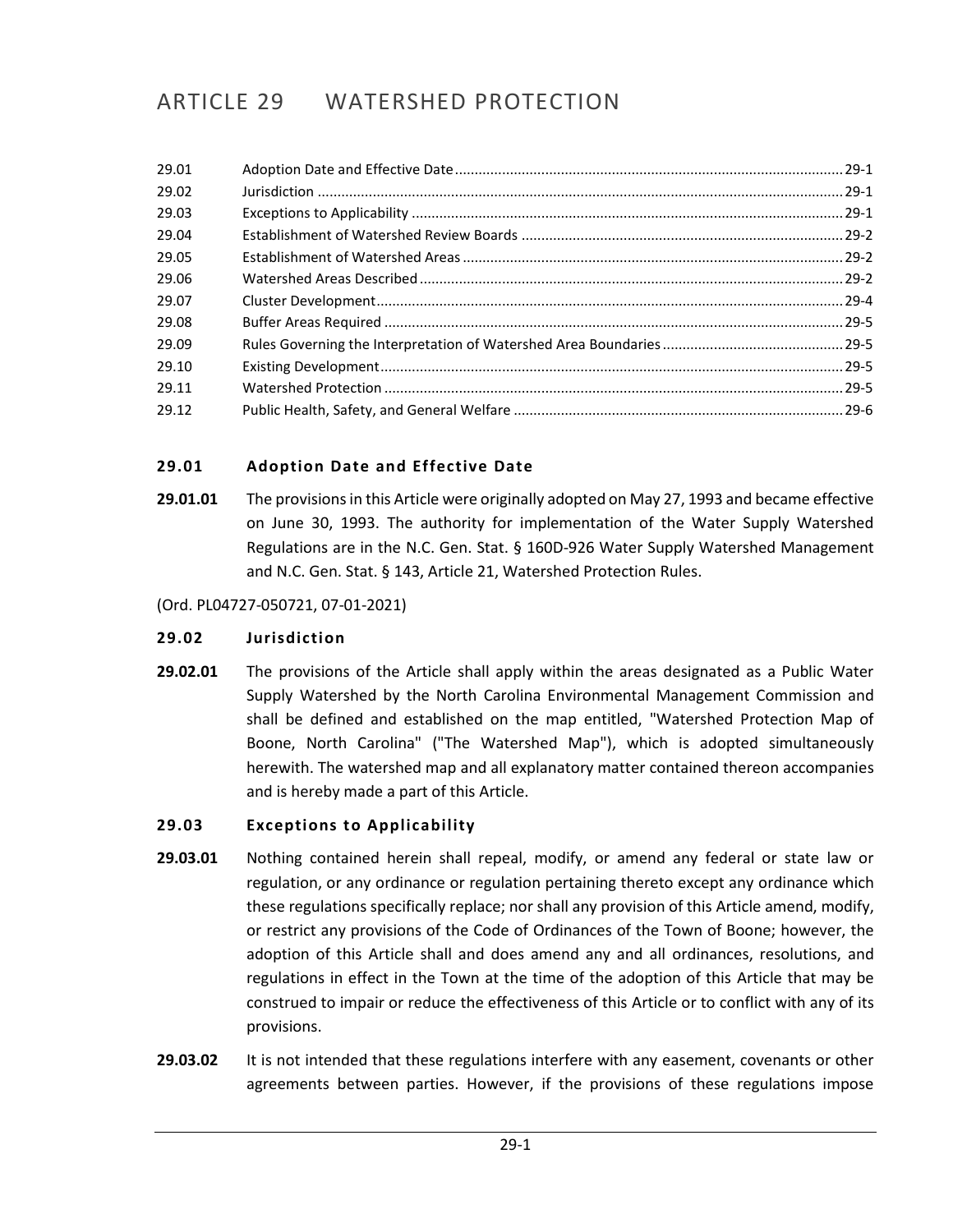greater restrictions or higher standards for the use of a building or land, then the provisions of these regulations shall control.

- **29.03.03** Existing development is not subject to the requirements of this Article. Expansions to structures classified as existing development must meet the requirements of this Article, however, the built upon area of the existing development is not required to be included in the density calculations.
- **29.03.04** A pre-existing lot owned by an individual prior to the effective date of this Ordinance, regardless of whether or not a vested right has been established, may be developed for single family residential purposes without being subject to the restrictions of this Ordinance. However, this exemption is not applicable to multiple contiguous lots under single ownership.

# <span id="page-1-0"></span>**29.04 Establishment of Watershed Review Boards**

**29.04.01** The Planning Commission shall act as the Watershed Review Board on all subdivision regulation matters. The Board of Adjustment shall act as the Watershed Review Board on all other matters regarding this Ordinance.

### <span id="page-1-1"></span>**29.05 Establishment of Watershed Areas**

- **29.05.01** The purpose of this Section is to list and describe the watershed areas herein adopted.
- **29.05.02** For purposes of this Article the Town and its extraterritorial jurisdiction are hereby divided into the following areas, as appropriate:
	- **A.** WS-II-CA (Critical Area)
	- **B.** WS-IV-CA (Critical Area)
	- **C.** WS-IV-PA (Protected Area)

# <span id="page-1-2"></span>**29.06 Watershed Areas Described**

- **29.06.01** *WS-II Watershed Areas Critical Area (WS-II-CA)*: In order to maintain a predominately undeveloped land use intensity pattern, single family residential uses shall be allowed at a maximum of one (1) dwelling unit per two (2) acres. All other residential and nonresidential development shall be allowed at a maximum six percent (6%) built upon area. New sludge application sites and landfills are specifically prohibited.
	- **A.** Allowed uses are:
		- 1. Agriculture subject to the provisions of the Food Security Act of 1985 and the Food, Agriculture, Conservation and Trade Act of 1990.
		- 2. Silviculture, subject to the provisions of the Forest Practices Guidelines Related to Water Quality (15 NCAC 1I.6101-.0209).
		- 3. Residential development, including both single family and all other residential.
		- 4. Non-residential development, excluding: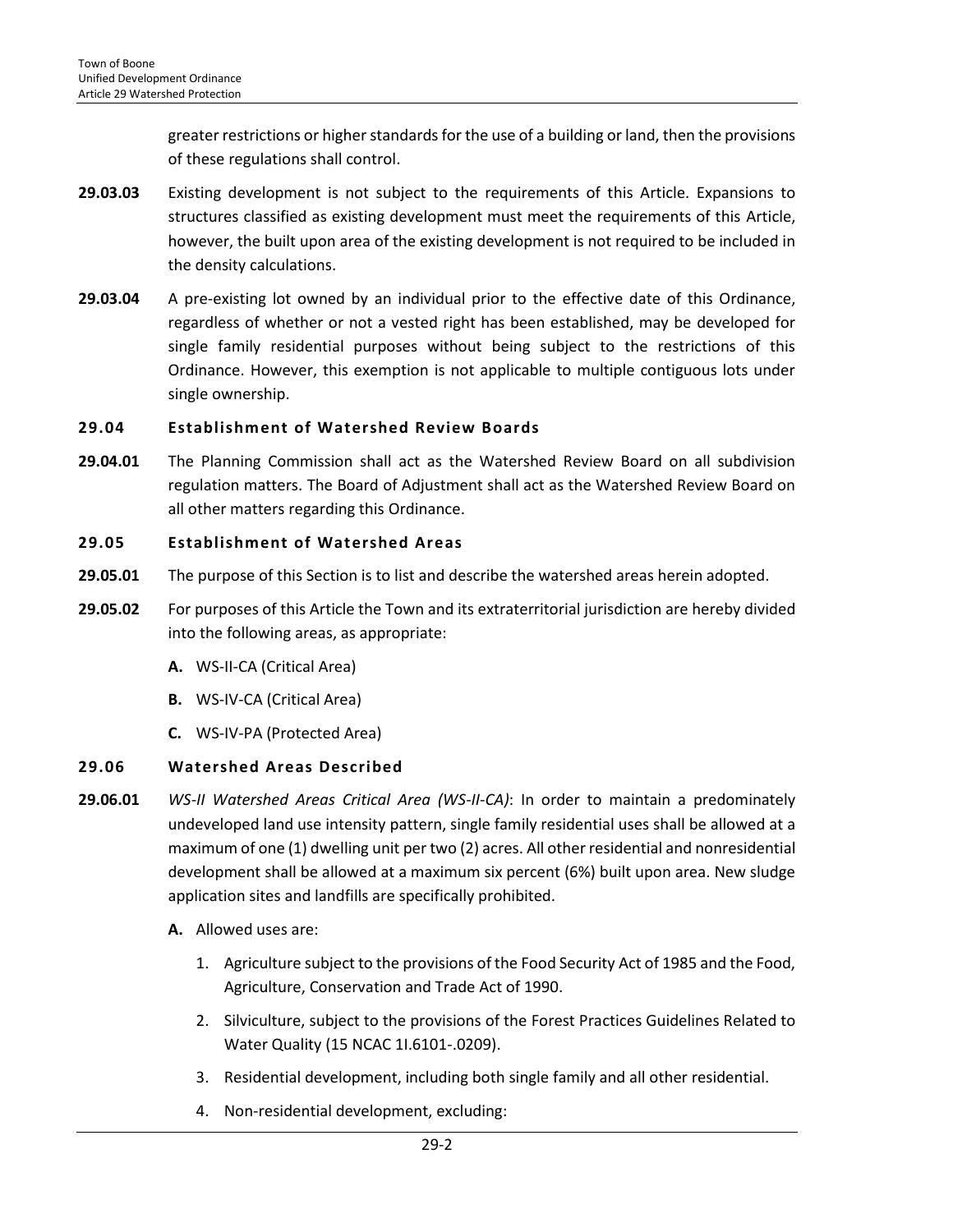- a. The storage of toxic and hazardous materials unless a spill containment plan is implemented,
- b. Landfills, and
- c. Sites for land application of sludge/residuals or petroleum contaminated soils. New industrial development is required to incorporate adequately designed, constructed and maintained spill containment structures if hazardous materials are used, stored or manufactured on the premises.
- **B.** Density and built upon limits:
	- 1. Single family residential development shall not exceed one (1) dwelling unit per two (2) acres on a project by project basis. No residential lot shall be less than two (2) acres, except within an approved cluster development.
	- 2. All other residential and non-residential development shall not exceed six percent (6%) built upon area on a project by project basis. For the purpose of calculating built upon area, total project area shall include total acreage in the tract on which the project is to be developed.
- **29.06.02** *WS-IV Watershed Areas Critical Area (WS-IV-CA)*: In order to address a moderate to high land use intensity pattern, single family residential uses are allowed at a maximum of two (2) dwelling units per acre. All other residential and non-residential development shall be allowed twenty-four percent (24%) built-upon area. New sludge application sites and landfills are specifically prohibited.
	- **A.** Allowed uses are:
		- 1. Agriculture subject to the provisions of the Food Security Act of 1985 and the Food, Agriculture, Conservation and Trade Act of 1990.
		- 2. Silviculture, subject to the provisions of the Forest Practices Guidelines Related to Water Quality (15 NCAC 1I.6101-.0209).
		- 3. Residential.
		- 4. Non-residential development, excluding:
			- a. The storage of toxic and hazardous materials unless a spill containment plan is implemented,
			- b. Landfills, and
			- c. Sites for land application of sludge/residuals or petroleum contaminated soils.
	- **B.** Density and built upon limits:
		- 1. Single family residential development shall not exceed two (2) dwelling units per acre on a project by project basis. No residential lot shall be less than one half (1/2) acre, except within an approved cluster development.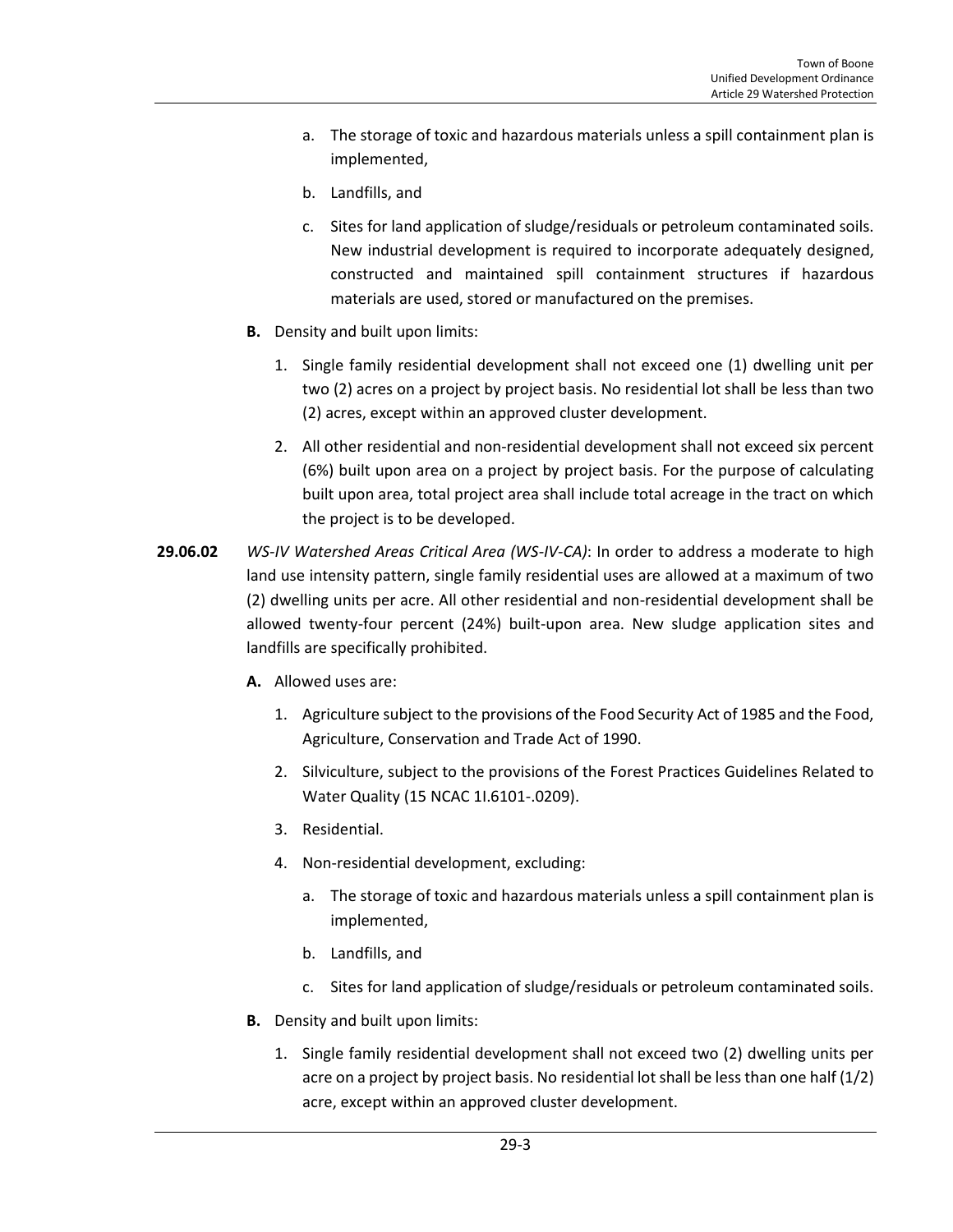- 2. All other residential and non-residential development shall not exceed twenty -four percent (24%) built upon area on a project by project basis. For the purpose of calculating the built upon area, total project area shall include total acreage in the tract on which the project is to be developed.
- **29.06.03** *WS-IV Watershed Areas Protected Area (WS-IV-PA)*: In order to address a moderate to high land use intensity pattern, single family residential uses shall develop at a maximum of two (2) dwelling units per acre. All other residential and non-residential development shall be allowed at a maximum of twenty-four percent (24%) built upon area.
	- **A.** Uses allowed are:
		- 1. Agriculture, subject to the provisions of the Food Security Act of 1985 and the Food, Agricultural, Conservation and Trade Act of 1990.
		- 2. Silviculture, subject to the provisions of the Forest Practices Guidelines Related to Water Quality (15 NCAC 1I.6101-.0209).
		- 3. Residential development.
		- 4. Non-residential development, excluding the storage of toxic and hazardous materials unless a spill containment plan is implemented.
	- **B.** Density and built upon limits:
		- 1. Single family residential development shall not exceed two (2) dwelling units per acre, on a project by project basis. No residential lot shall be less than one half (1/2) acre, except within an approved cluster development.
		- 2. All other residential and non-residential development shall not exceed twenty- four percent (24%) built upon area on a project by project basis. For the purpose of calculating built upon area, total project area shall include acreage in the tract on which the project is to be developed.

# <span id="page-3-0"></span>**29.07 Cluster Development**

- **29.07.01** Clustering of development is allowed in all watershed areas under the following conditions:
	- **A.** Built upon area or stormwater control requirements of the project shall not exceed that allowed for the critical area or balance of watershed, whichever applies.
	- **B.** All built upon area shall be designed and located to minimize stormwater runoff impact to the receiving waters and minimize concentrated stormwater flow.
	- **C.** The remainder of the tract shall remain in a vegetated or natural state. Where the development has an incorporated property owner's association, the title of the open space area shall be conveyed to the association for management. Where a property association is not incorporated, a maintenance agreement shall be filed with the property deeds.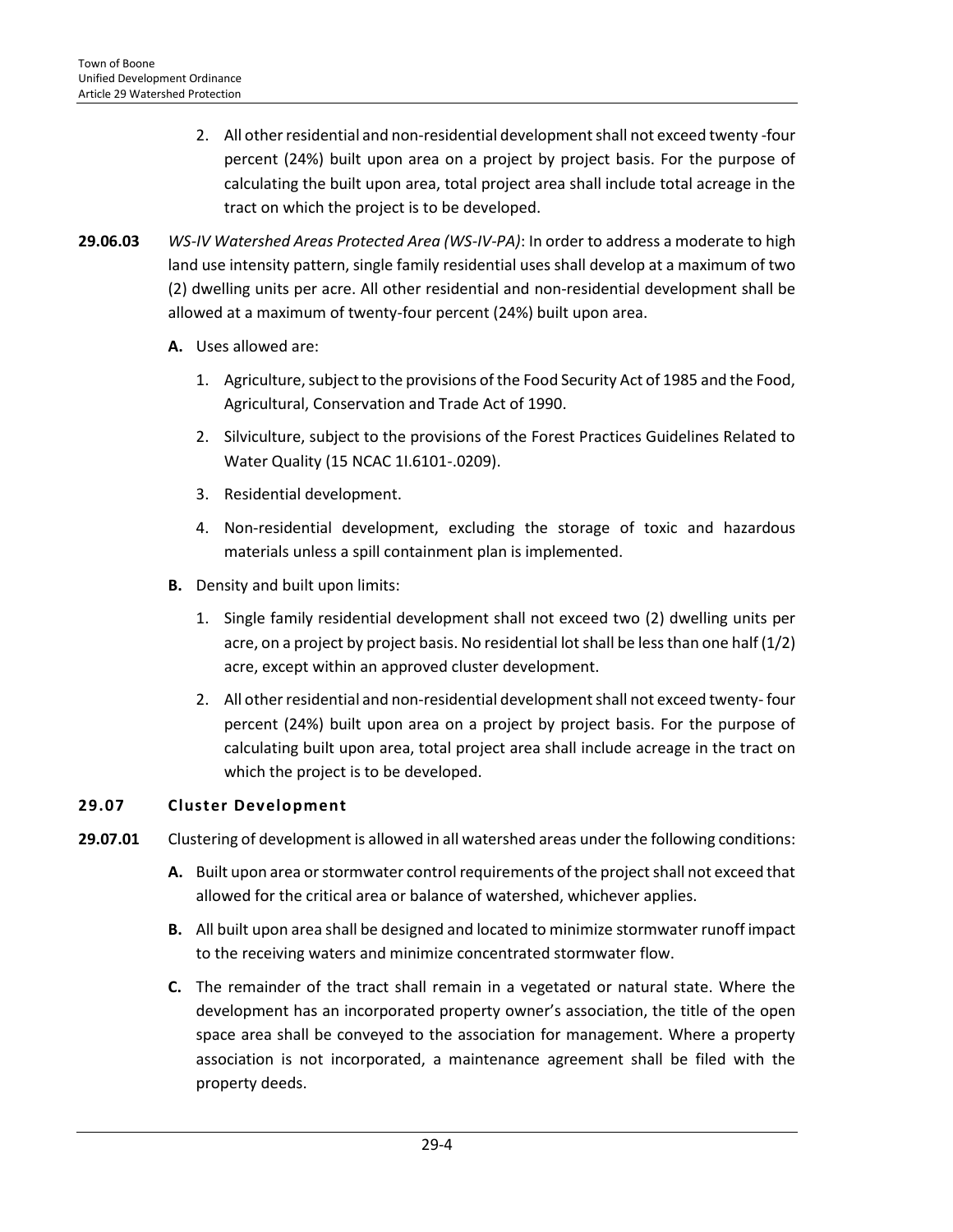### <span id="page-4-0"></span>**29.08 Buffer Areas Required**

- **29.08.01** A minimum thirty-foot (30') vegetative buffer for development activities is required along all perennial waters indicated on the most recent versions of U.S.G.S. 1:24,000 (7.5 minute) scale topographic maps or as determined by local government studies. Desirable artificial stream bank or shoreline stabilization is permitted.
- **29.08.02** No new development is allowed in the buffer except for water dependent structures and public projects such as road crossings and greenways where no practical alternative exists. These activities should minimize built upon surface area, direct runoff away from the surface waters and maximize the utilization of stormwater Best Management Practices.

### <span id="page-4-1"></span>**29.09 Rules Governing the Interpretation of Watershed Area Boundaries**

**29.09.01** The boundaries of the watershed areas are as shown on the Official Watershed Map. Where uncertainty exists, the Administrator shall interpret the Watershed Map as to location of such boundaries.

(Ord. PL04727-050721, 07-01-2021)

#### <span id="page-4-2"></span>**29.10 Existing Development**

**29.10.01** Any existing development may be continued and maintained subject to the provisions provided herein. Expansions to structures classified as existing development must meet the requirements of this Ordinance, however, the built upon area of the existing development is not required to be included in the density calculations.

#### <span id="page-4-3"></span>**29.11 Watershed Protection**

- **29.11.01** Except where a single family residence is constructed on a lot deeded prior to the effective date of this Ordinance, no building or built upon area shall be erected, moved, enlarged or structurally altered, nor shall any zoning or building permit be issued nor shall any change in the use of any building or land be made until a watershed protection permit has been issued by the Administrator. No watershed protection permit shall be issued except in conformity with the provisions of this Ordinance.
- **29.11.02** Watershed protection permit applications shall be filed with the Administrator. The application shall include a completed application form and supporting documentation deemed necessary by the Administrator.
- **29.11.03** Prior to issuance of a watershed protection permit, the Administrator may consult with qualified personnel for assistance to determine if the application meets the requirements of this Ordinance.
- **29.11.04** A watershed protection permit shall expire if a zoning or building permit for such use is not obtained by the applicant within twelve (12) months from the date of issuance.